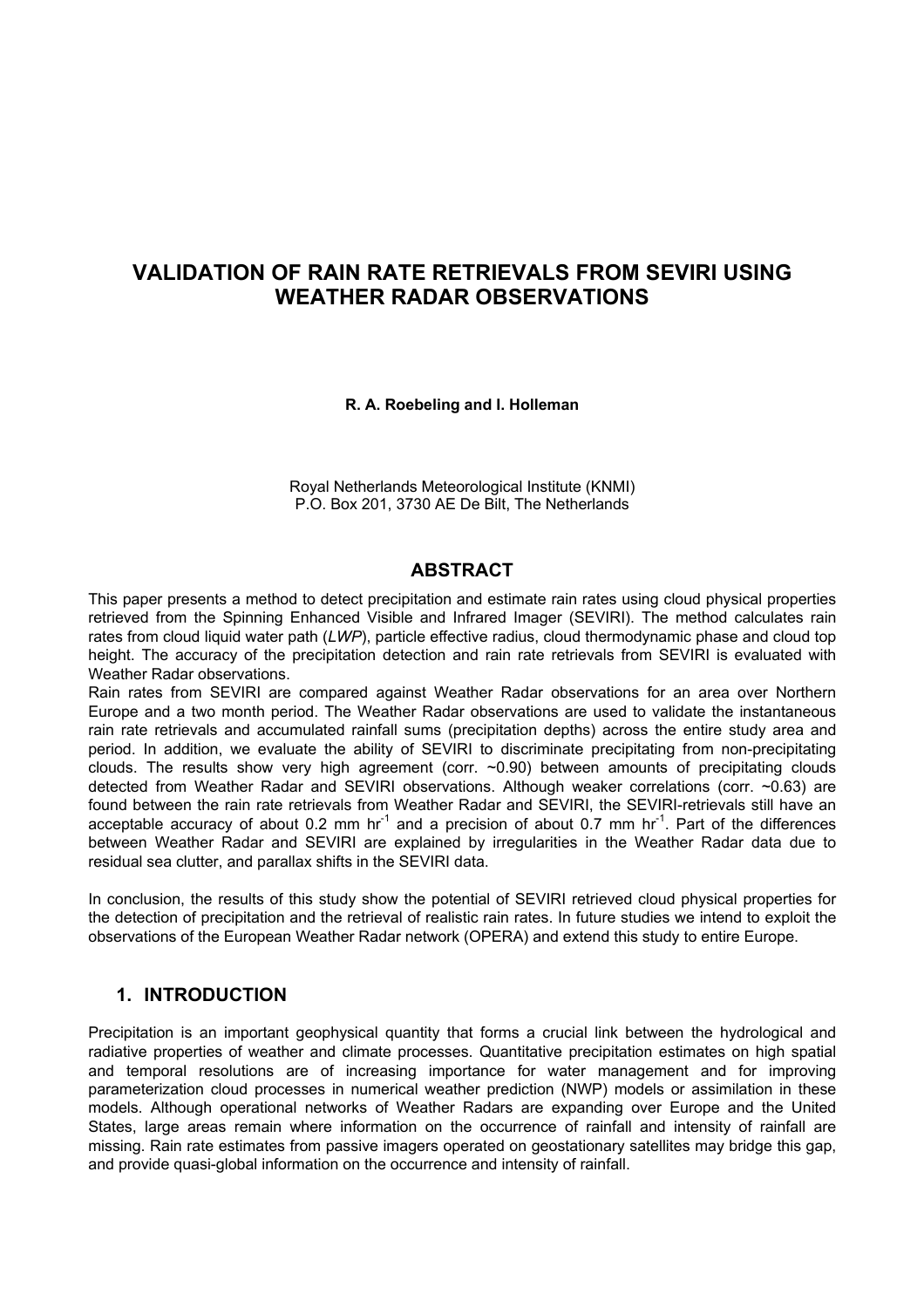Over the past decades several methods have been developed to retrieve rain rates from passive imager observations. The methods developed for geostationary satellites often use thermal infrared observations, and relate daily minimum cloud top temperatures (Adler and Negri, 1988*;* Anagnostou et al., 1999) or Cold Cloud Durations (CCD) to rain rates (Todd et al., 1995). The infrared based methods give fair accuracies over areas where rainfall is governed by deep convection. However, these methods perform less at higher latitudes where precipitation origins from both convective and stratiform systems. A major limitation of the CCD method is that rain rates are related to cloud duration, which is an assumption that fails in case high rain rates occur over a short period of time (Alemseged and Rientjes, 2007). More physically based are the rain rate retrieval methods that use satellite microwave radiometer (MWR) observations from instruments such as SSM/I (Wentz and Spencer, 1998). The microwave radiometer algorithms are based on the fundamental principles of radiative transfer, which use the physical relationship between MWR observed brightness temperatures and columnar water vapour and liquid water path. The rain rates are calculated the columnar liquid water path and the height of the rain column. Finally, several methods have been developed that relate rain rates to cloud physical properties retrieved from passive imagers (Rosenfeld and Gutman, 1994; Lensky and Rosenfeld, 2006; Nauss and Kokhanovsky, 2007), which use information on particle size and liquid water path to detect precipitating clouds.

Until now few studies have investigated the potential of using cloud physical property retrievals from the Spinning Enhanced Visible and Infrared Imager (SEVIRI) onboard the geostationary METEOSAT-9 to detect precipitation and derive rain rates. This paper presents the applicability of a method to detect precipitation and retrieve rain rates from SEVIRI inferred cloud microphysical properties through a comparison against Weather Radar observations. Several methods have been developed to retrieve LWP from visible and near infrared satellite radiances (Nakajima and King, 1990; King et al., 2004 and Roebeling et al., 2006). These methods retrieve Cloud Optical Thickness (*COT*) and cloud droplet effective radius (*re*) using cloud reflectances in the visible and the near infrared wavelengths, while the LWP is computed from the retrieved *COT* and *re*. The proposed precipitation detection and rain rate retrieval method combines the approach of Wentz and Spencer (1998) to retrieve rain rates from LWP and the height of the rain column and the approach of Rosenfeld and Gutman (1994) to detect precipitation from cloud particle effective radius and cloud thermodynamic phase. The 15 minutes sampling frequency of the METEOSAT-9 satellite allows for a statistically significant validation of rain rate retrievals from SEVIRI against Weather Radar observations.

The outline of this paper is as follows. In Section 2, the measurements of the Weather Radar and the SEVIRI instrument are described. The methods to retrieve rain rates from Weather Radar and SEVIRI observations are presented in Section 3. In Section 4, the inter-comparison procedure is described. The frequency of precipitation detection and rain rate retrievals from SEVIRI are compared against Weather Radar observations in Section 5. Finally, in Section 6, a summary is given and conclusions are drawn.

## **2. MEASUREMENTS**

### *a. Weather Radar observations*

KNMI operates two identical C-band Doppler Weather Radars from Selex SI. The De Bilt radar is located at latitude 52.10°N and longitude 5.18°E. The Den Helder radar is located at latitude 52.96°N and longitude 4.79°E. The Weather Radars have recently been upgraded with digital receivers and a centralised product generation. Precipitation and wind are observed with a fourteen elevation scan (between 0.3 and 25 degrees) which is repeated every 5 minutes. From the three-dimensional scans pseudoCAPPI images, i.e., horizontal cross sections of radar reflectivity factor at constant altitude, are produced with a target height of 1500 m above antenna level and a horizontal resolution of 2.4 km (now 1 km). The pseudoCAPPI images from both radars are combined into the national radar composite. More details on the KNMI Weather Radar network can be found in Holleman (2005, 2007).

### *b. Satellite observations*

Meteosat Second Generation (MSG) is a European geostationary satellite that is operated by EUMETSAT. The first MSG satellite (METEOSAT-8) was launched successfully in August 2002, and positioned at an altitude of about 36000 km above the equator at 3.4° W. The SEVIRI instrument scans the complete disk of the Earth every 15 minutes, and operates three channels at visible and near infrared wavelengths between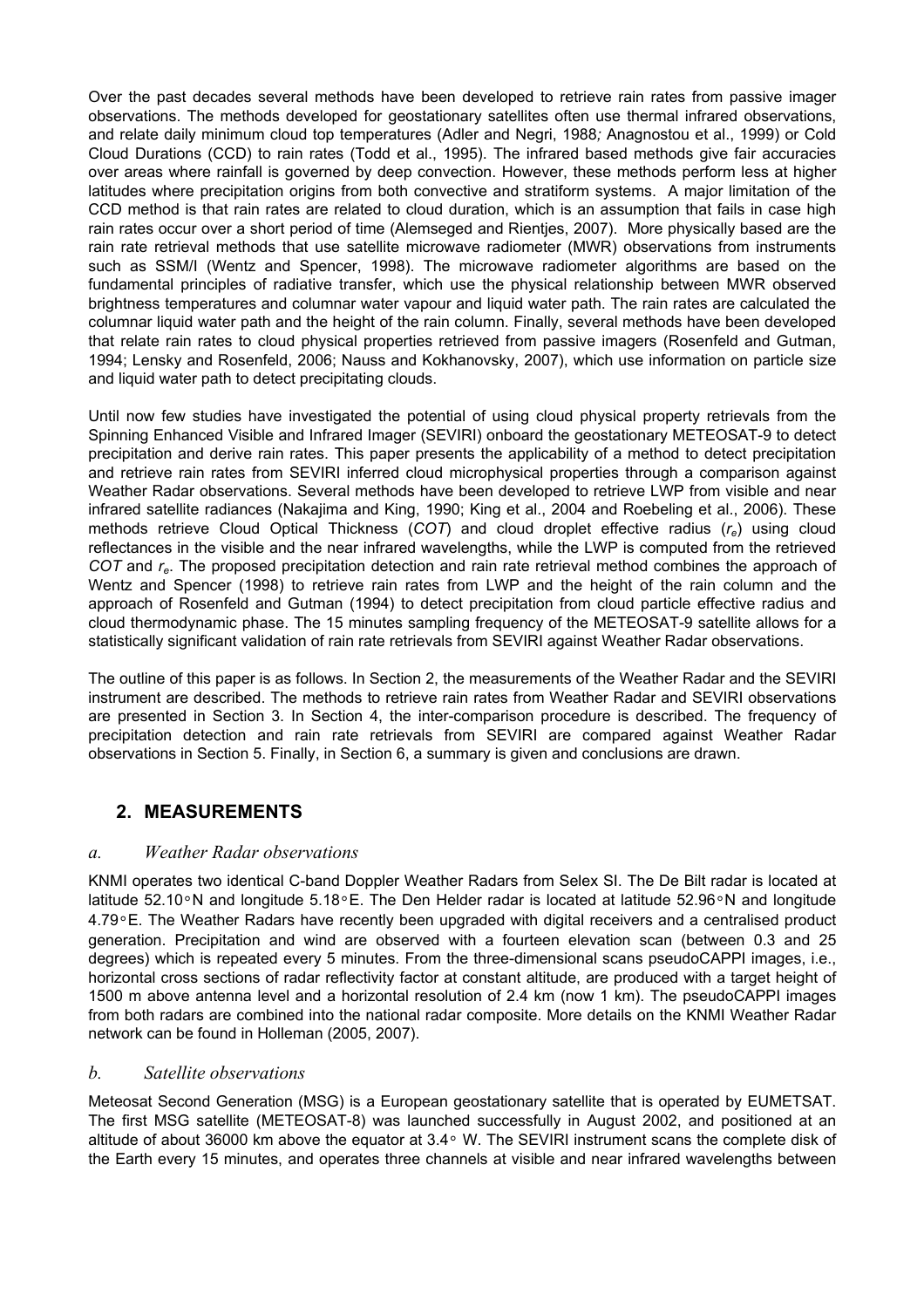0.6 and 1.6 µm, eight channels at infrared wavelengths between 3.8 and 14 µm, and one high-resolution visible channel. The nadir spatial resolution of SEVIRI is 1×1 km<sup>2</sup> for the high-resolution channel and 3×3  $km<sup>2</sup>$  for the other channels.

### **3. METHODS**

#### *a. Rain rate retrieval from Weather Radar*

A Weather Radar employs scattering of radio-frequency waves (5.6 GHz for C-band) to measure precipitation and other particles in the atmosphere (Rinehart, 2004). The intensity of the atmospheric echoes is converted to the so-called radar reflectivity factor Z using the Rayleigh-scattering approximation. This approximation is valid when the radar wavelength (5 cm) is much larger than the raindrop diameters  $\leq 6$ mm). Radar reflectivity factors are converted to rainfall intensities R using a fixed power law (Marshall and Palmer, 1948):

$$
Z = 200R^{1.6} \tag{1}
$$

with the radar reflectivity factor Z in mm<sup>6</sup> m<sup>-3</sup> and rainfall rate R in mm h<sup>-1</sup>.

#### *b. Rain rate retrieval from SEVIRI*

The Cloud Physical Properties (CPP) algorithm of the Satellite Application Facility on Climate Monitoring (CM-SAF) is used to retrieve Cloud thermodynamic PHase (*CPH*), *COT*, particle size and *LWP* from SEVIRI reflectances (Roebeling et al., 2006). The *COT* and particle size are retrieved for cloudy pixels in an iterative manner, by simultaneously comparing satellite observed reflectances at visible (0.6 um) and near-infrared (1.6 µm) wavelengths to Look Up Tables (LUTs) of simulated reflectances for given optical thicknesses, particle sizes and surface albedos for water and ice clouds. These LUTs are generated with the Doubling Adding KNMI (DAK) radiative transfer model (De Haan et al., 1987; Stammes, 2001). The optical thicknesses range from 1 to 256. The particles of water clouds are assumed to be spherical droplets with effective radii between 1 and 24 µm. For ice clouds imperfect hexagonal ice crystals (Hess et al., 1998) are assumed with effective radii between 6 and 51 µm. The retrieval of cloud thermodynamic phase is done simultaneously with the retrieval of *COT* and particle size. The phase "ice" is assigned to pixels for which the 0.6 µm and 1.6 µm reflectances correspond to simulated reflectances of ice clouds and the cloud top temperature is smaller than 265 K. The remaining cloudy pixels are considered to represent water clouds. When a fixed vertical profile of liquid water content is assumed, the *LWP* can be computed from the *COT* and particle size retrievals. The retrievals are limited to satellite and solar viewing zenith angle smaller than 72°.

The algorithm for the retrieval of rain rates *R* is based on the parameterization proposed by Wentz and Spencer (1998), who presented the following relationship between *LWP* inferred from SSM/I observations and *R*:

$$
LWP = 180 \left(1 + (HR)^{0.5}\right) \tag{2}
$$

where *LWP* is the liquid water path in g m<sup>-2</sup>, *R* the rain rate in mm hr<sup>-1</sup> and *H* the height of the rain column in km. For our application the parameterization of Wentz and Spencer (1998) is slightly modified, and rain rate is parameterized as follows:

$$
LWP = 140 \left(1 + (H(R - \Delta R))^{0.6}\right) \tag{3}
$$

where *∆R* is the minimum rain rate, which is set at 0.05 mm hr<sup>-1</sup>. The height of the rain column *H* is retrieved from the difference between the maximum Cloud Top Temperature (*CTT*) in the image, which is assumed to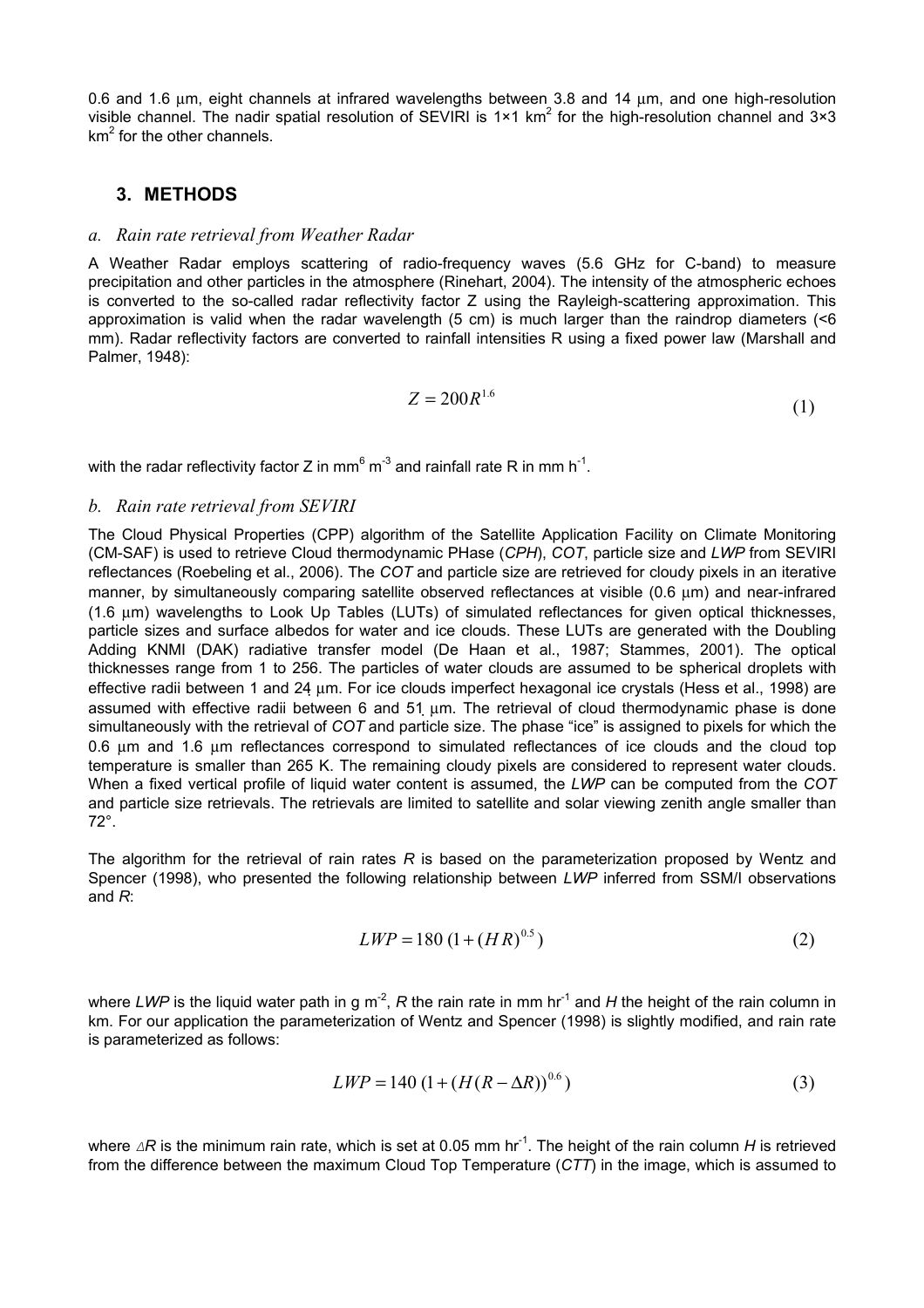represent a thin water cloud, and the actual *CTT* of the precipitating pixel. Assuming that the vertical decrease in temperature obeys a wet adiabatic lap rate of about 6.0 K km<sup>-1</sup>, *H* can be derived as follows:

$$
H = \frac{(CTT_{\text{max}} - CTT_{\text{pix}})}{6.0} + \Delta H
$$
 (4)

where *∆H* is the minimum height of the rain column, which is set at 0.7 km. Note that the rain rate retrievals are limited to a maximum value of 40 mm hr<sup>-1</sup>, using a simple weighting function to obtain a smooth transition between retrieved rain rates and the maximum value.

The approach to detect precipitation on *CPH* and particle effective radius information is based on the method proposed by Rosenfeld and Gutman (1994), while the idea to use a *LWP* threshold to identify precipitating clouds originates from Wentz and Spencer (1998). These cloud properties provide additional criteria to separate non-precipitating clouds with small particles, for example due to pollution, from precipitating clouds with large particles or ice crystals. A Cloud is flagged as precipitating when it is an ice cloud or water cloud with droplets that have effective radii larger than 16  $\mu$ m, and it has a *LWP* value larger than 150 g m<sup>-2</sup>.

### **4. PROCEDURE**

The differences between the rain rate retrievals from Weather Radar and SEVIRI are assessed. 15 minutes SEVIRI retrievals of Cloud Physical Properties were used to generate a dataset of rain rates over Northwestern Europe for the summer months of May and June 2007. The reference dataset of Weather Radar data is taken from the radars of Den Helder and De Bilt in the Netherlands. In order to minimize the errors due to distance from the Weather Radar, only observation in an area of 250x250 km<sup>2</sup> are considered in our comparison study. Due to the limitation of SEVIRI to retrieve cloud properties at solar zenith angles larger than 72°, observation during early morning and late afternoon are excluded from the comparison. Since SEVIRI data are available at a 15 minute sampling frequency, the comparison dataset comprises about 2400 synchronized Weather Radar and SEVIRI images of rain rate.

### **5. RESULTS**

Figure 1 presents an example of rain rate retrievals from Weather Radar and SEVIRI over the study area. The images show that SEVIRI is well capable of detecting precipitating areas in the Weather Radar image. Precipitation during the selected day was characterized by convection. Visual inspection reveals that the rain rates obtained from the Weather Radar are generally higher that those from SEVIRI. However, the area and location of precipitating clouds is similar in both images. Note that the Weather Radar observations are only representative for the central part of the image, covering an area of about 150 km around the Weather radar station. Due to Earth's curvature the distance over which Weather Radars observe the entire cloud is limited to about 150 km from the ground-station (Overeem et al. 2008), whereas only the upper part of cloud is observed at longer distances, for example the precipitating clouds over Eastern United Kingdom.

Figure 2 presents the frequency distributions of rain rates retrieved from Weather Radar and SEVIRI for the study period over the Netherlands. The distributions of both instruments have similar shapes and are lognormal distributed. The right panel in the figure shows that SEVIRI observes significantly lower frequencies of precipitating clouds with rain rates larger that 2 mm  $hr<sup>1</sup>$ . This difference is partly caused by sea clutter in the rain rate observations from Weather Radar, where rain rates tend to get unrealistically high values (Holleman and Beekhuis, 2005). Another reason is that the retrieved SEVIRI cloud properties for clouds with these high rain rates are very uncertain. Roebeling et al. (2005) showed that SEVIRI cloud properties retrievals, for clouds with LWP values larger than about 700 g m<sup>-2</sup>, are very sensitive to errors in cloud reflectance and radiative transfer simulations, and therefore can not be trusted. However, the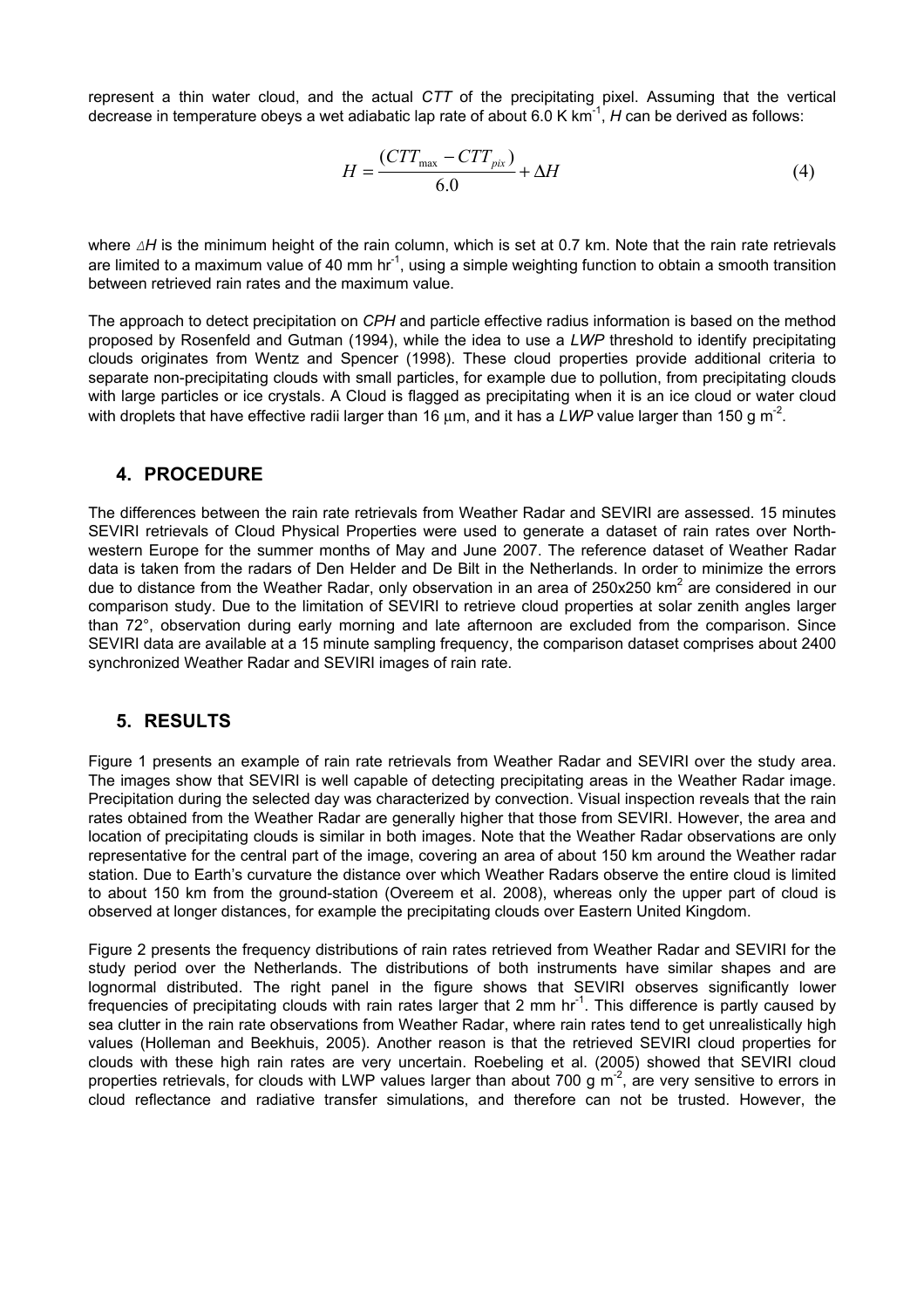

**Fig. 1. Example of rain rate retrievals from Weather Radar (left panel) and SEVIRI (right panel) at14:15 UTC for 18 June 2007.** 

frequency distribution of differences between rain rates retrieved from SEVIRI and Weather Radar (right panel in Fig. 2) reveals no systematic bias between the rain rates of both instruments. The *Q50* values indicate that the SEVIRI rain rates have a precision of about 0.7 mm hr<sup>-1</sup> relative to the Weather Radar retrievals. *Q50* is the difference between the 25% and 75% quantiles of the deviations of the rain rate values from SEVIRI and Weather Radar, which is an alternative measure of one standard deviation. The fact that the upper and lower 25% of the dataset are ignored makes Q50 a more robust estimator of variance than the standard deviation, and the preferred one for non-Gaussian distributions.



**Fig. 2. Frequency distributions of rain rates retrieved from Weather Radar and SEVIRI for the period May and June 2007 over the Netherlands presented on a normal (left panel) and lognormal (central panel) scale. The right panel shows the frequency of differences between SEVIRI and Weather Radar.** 

To evaluate regional statistics of precipitation detection and rain rates, the mean percentage of precipitation detected and the mean rain rate have been calculated for the instantaneous retrievals over The Netherlands during the study period. The results are presented in Figure 3. The upper panel in Figure 4 shows that the percentage of detected precipitation varies considerably over the observation period, with precipitation percentages varying between 0 and 60% over The Netherlands in both the Weather Radar and SEVIRI statistics. Very good agreement (corr ~0.90) is found between percentages of precipitation detected by the Weather Radar and SEVIRI. Over the entire study period the percentages of precipitation detected by both instruments are similar, both about 12%. The agreement between the mean rain rates from Weather Radar and SEVIRI is significantly weaker. Although the correlation between the Weather Radar and SEVIRI retrieved rain rates is reasonable (corr  $\sim$  0.63), the bias between both retrievals is very small ( $\sim$  0.02 mm hr<sup>-1</sup>). In the SEVIRI rain rate statistics there are a number of days with significantly higher mean rain rates than the Weather Radar retrievals. As stated above these large values result from the large sensitivity of SEVIRI retrievals for clouds with LWP values larger than about 700 g m<sup>-2</sup>. For these clouds the retrieved LWP values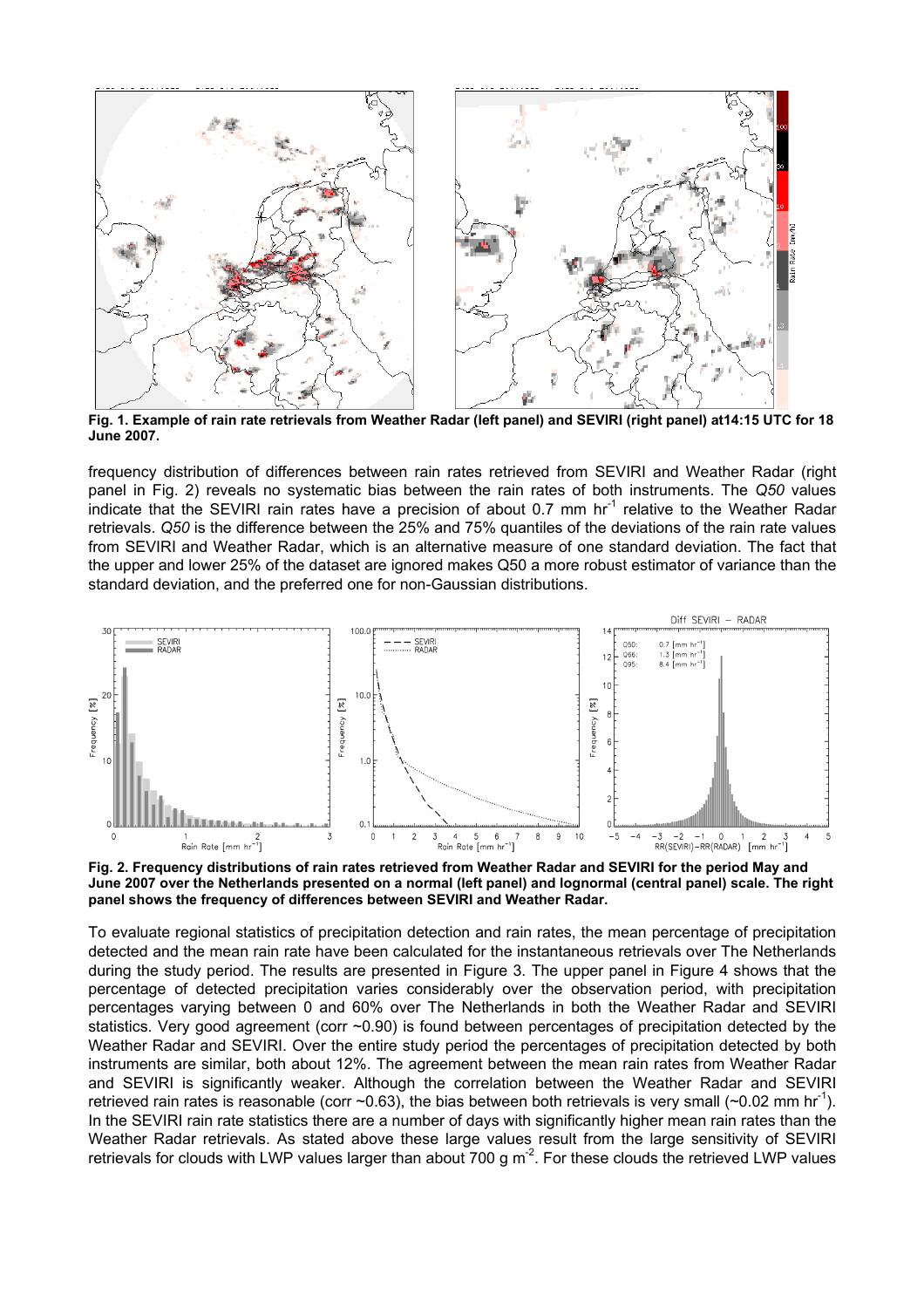can easily increase by 500% due to small uncertainties (~1-3%) in radiative transfer simulated reflectances or due to 3-dimensional cloud effects (Roebeling et al. 2006). These sensitivities are largest during early morning or late afternoon observation times. At these times the rain rate retrievals from SEVIRI occasionally saturate and reach their maximum value of 40 mm  $hr^{-1}$ .



**Fig. 3. Mean percentage of precipitation and mean rain rate retrieved from Weather Radar and SEVIRI. The means are calculated over the Netherlands during the period May till June 2007.** 

In Figure 4 we present images of accumulated precipitation, hereinafter referred to as precipitation depth, over the period May and June 2007. Note that the precipitation depths were only calculated for collocated and synchronized retrievals from Weather Radar and SEVIRI, which implies that these depths only include daylight observations. Visual inspection reveals that SEVIRI depicts similar precipitations depths as Weather Radar during the observation period with depths ranging between 20 and 125 mm over The Netherlands. On average the Weather Radar observes 5 to 10% larger precipitation depths than SEVIRI. The differences are largest for some local maxima in precipitation depth that are not well depicted by SEVIRI, for example the area indicated by the red circle in the images. In general the spatial dynamics in the precipitation depths from Weather Radar and SEVIRI are similar. It is promising that areas with low and high precipitation depth are observed in the same regions. This is not very obvious and only possible if the precipitation detection and the rain rate retrievals of both instruments are in the same order of magnitude. The precipitation depth values are strongly influenced by extreme rainfall events, causing that a single rainfall event heavily impacts the precipitation depth values over the observation period.

### **6. SUMMARY AND CONCLUSIONS**

This paper demonstrates, for the first time, that cloud properties retrieved from geostationary satellite observations can be used to detect precipitation, retrieve rain rates and calculate precipitation depths. The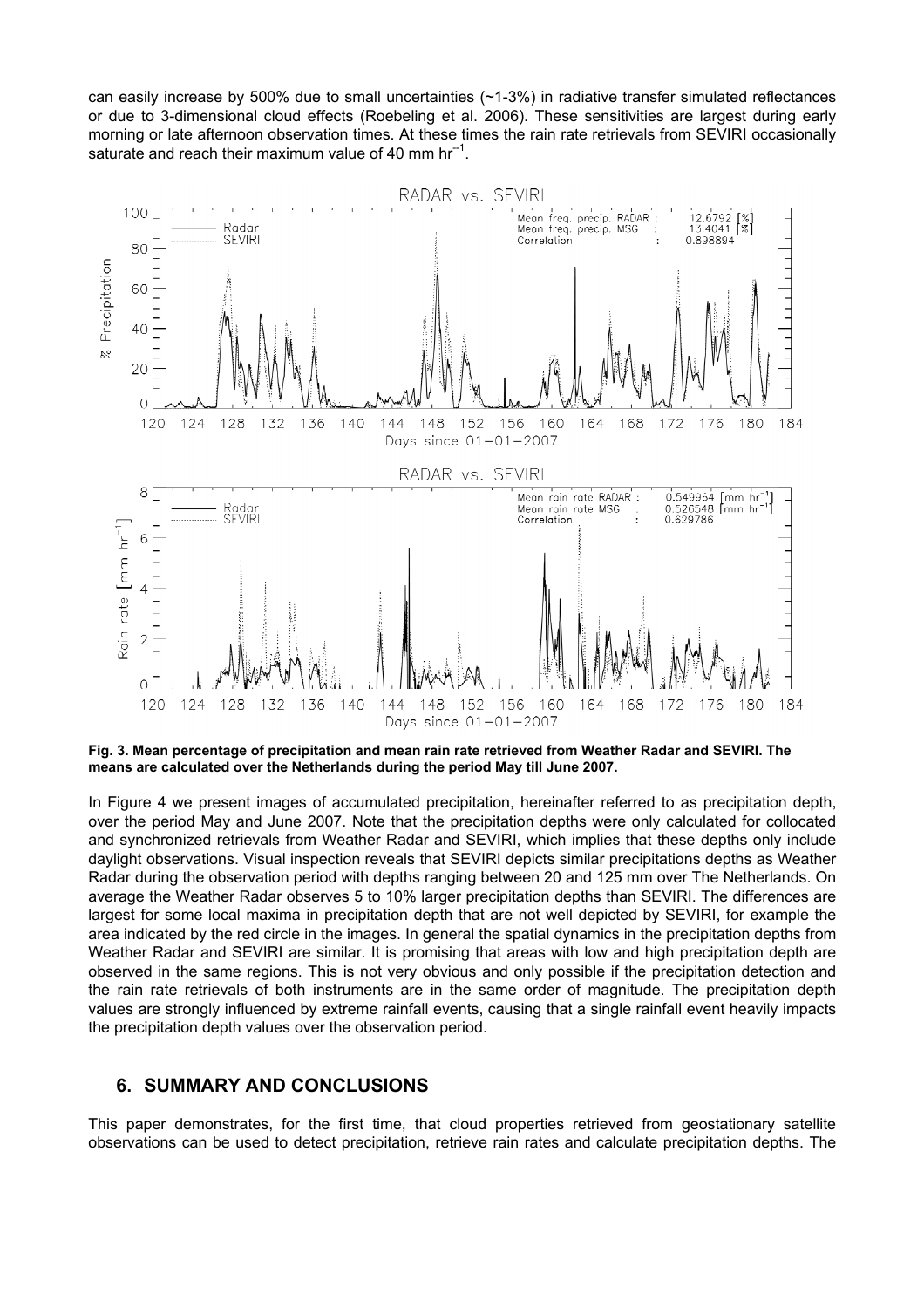

**Fig. 4. Precipitation depth in mm for May and June 2007, using collocated and synchronized retrievals from Weather Radar (left panel) and SEVIRI (right panel).** 

retrieval is based on methods developed for MWR, which relate rain rates to columnar liquid water path and height of the rain column. For the detection of precipitation the clouds are analysed with respect to their liquid water path, cloud thermodynamic phase and particle effective radius. The validity of the MSG precipitation detection and rain rate retrieval methods was tested by comparing MSG retrievals against Weather Radar observations for two summer months over the Netherlands. The analysis of frequency distributions shows that SEVIRI retrieves rain rates with a high accuracy of about 2% and a satisfactory precision of about 0.7 mm hr<sup>-1</sup>. SEVIRI is very accurate in detecting precipitation percentages over larger domains (The Netherlands), which is shown by correlations larger that 0.90 relative to the Weather Radar percentages. Similarly, the rain rates retrievals from SEVIRI correlate reasonably well with the Weather Radar observations (corr. = 0.63). The precipitation depths from SEVIRI and Weather Radar are similar in their mean values and spatial variations. However, the dynamics in precipitation depths are larger in the Weather Radar image than in the SEVIRI image. These differences might be due to the fact that the SEVIRI retrievals experience saturation for very thick clouds or during the unfavourable viewing conditions that occur in early morning or late afternoon. On the other hand Weather Radar retrievals saturate occasionally due to sea clutter. This study shows the potential of using SEVIRI retrieved cloud properties for precipitation detection and rain rate retrievals. Disadvantage of the proposed methods is that SEVIRI cloud properties are only retrieved during daylight hours. However, SEVIRI observations are available at a 15 minutes sampling rate for one fifth of the globe, which makes these retrievals a very valuable source of information for evaluating precipitation parameterisations in weather and climate prediction models over both land and ocean surfaces. Finally, due to including cloud phase and particle size retrievals in the precipitation detection methods, our method has the potential to study the effect of aerosols on precipitation.

#### **7. ACKNOWLEDGEMENTS**

This work was part of the EUMETSAT funded Climate Monitoring Satellite Application Facility (CM-SAF) project.

### **8. REFERENCES**

Adler, R. F. and A. J. Negri (1988), A satellite IR technique to estimate tropical convective and stratiform rainfall. J. Appl. Meteorol., 27, 30-51.

Alemseged, T.H. and Rientjes, T.H.M. (2007), Spatio - temporal rainfall mapping from space : setbacks and strengths. In: Proceedings of the 5th International symposium on Spatial Data Quality SDQ 2007, Modelling qualities in space and time, ITC, Enschede, The Netherlands, 13-15 June, 2007. Enschede : ITC, 2007. 9 p.